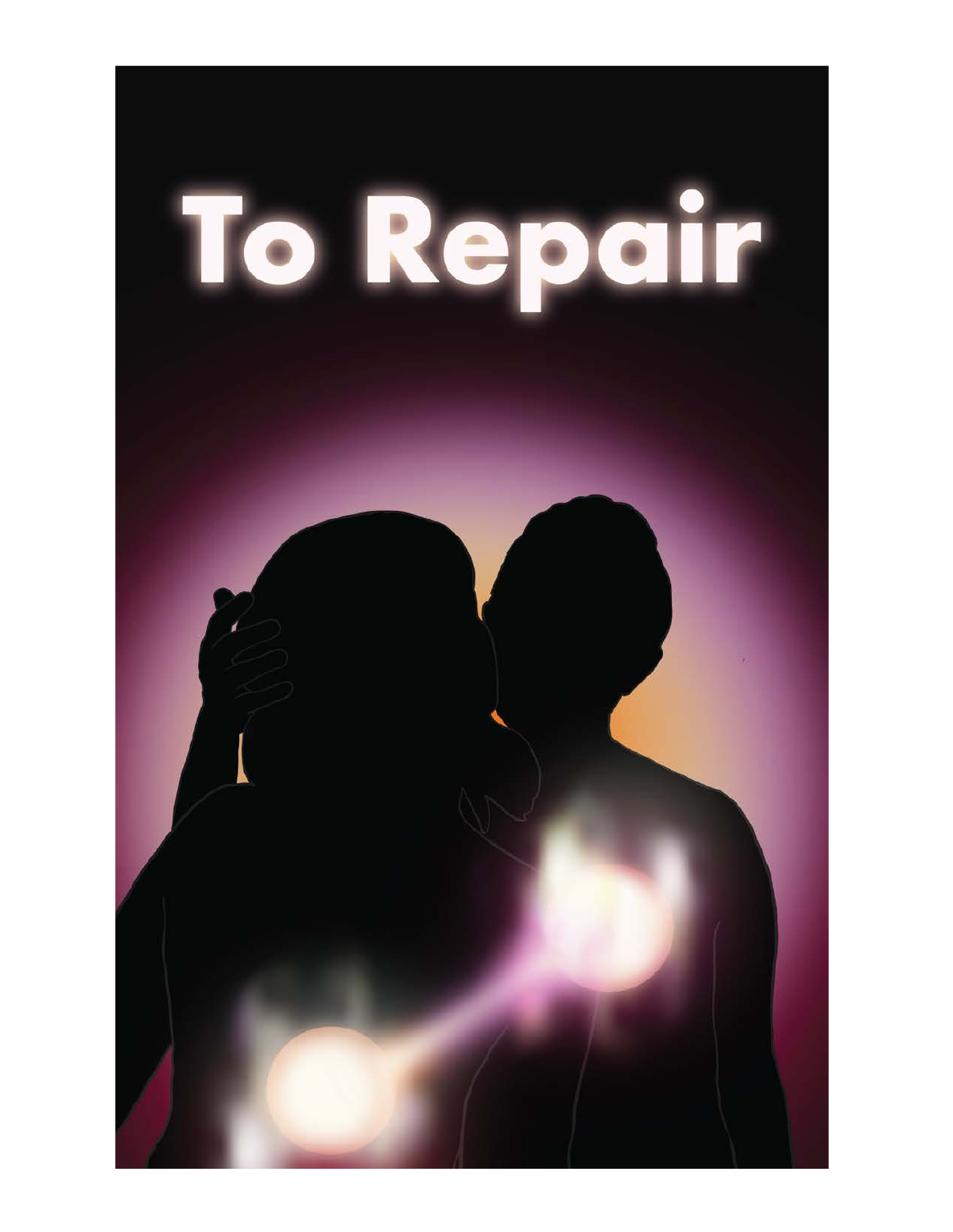# TO REPAIR

**VIKING CHORUS |** TESFA WONDEMAGEGNEHU, *CONDUCTOR* **ST. OLAF CHOIR |** ANTON ARMSTRONG, *CONDUCTOR* **UNIVERSITY OF MICHIGAN MEN'S GLEE CLUB |** MARK STOVER, *CONDUCTOR*



SATURDAY, MAY 7, 2022 | 3:30 P.M

*BOE MEMORIAL CHAPEL*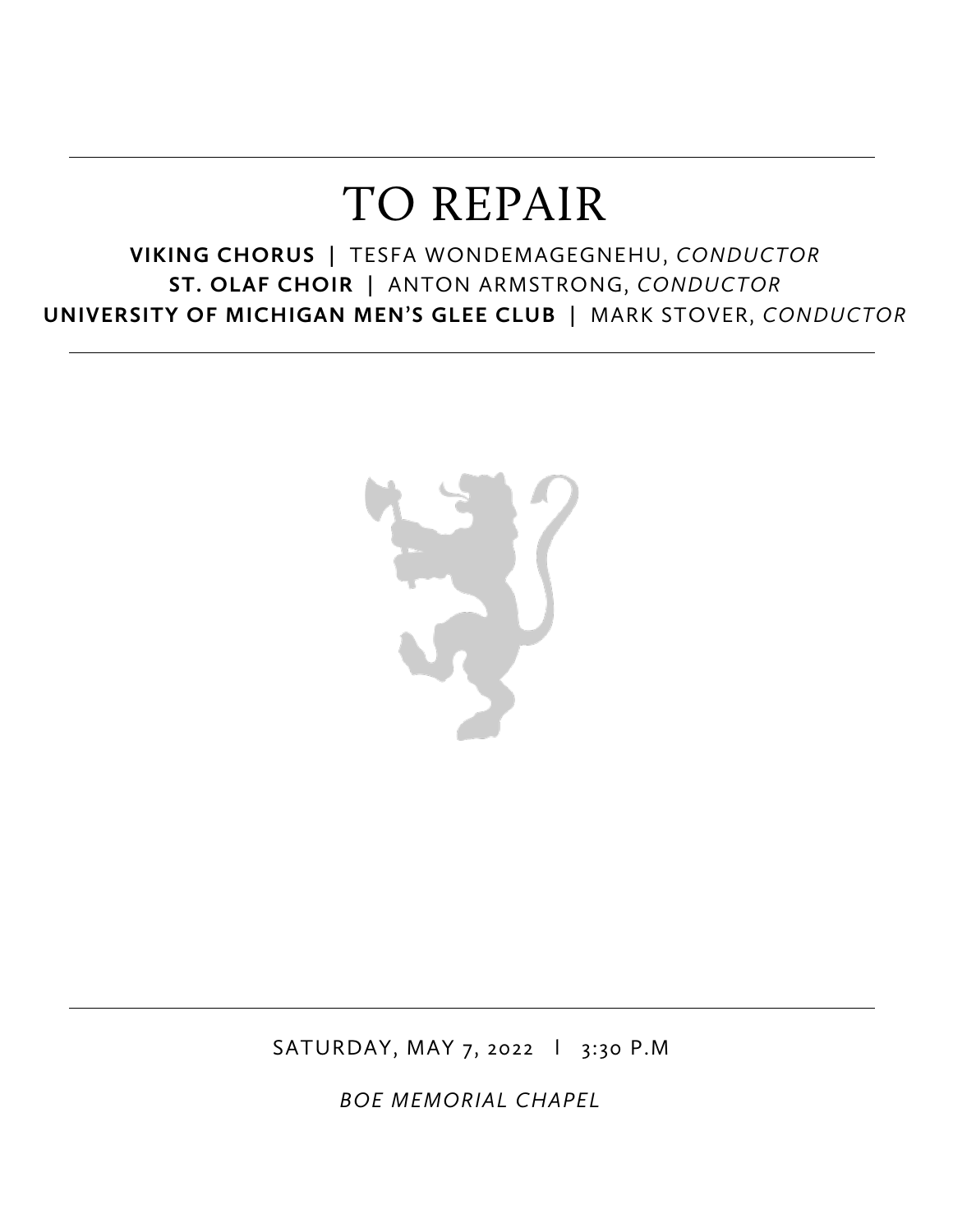## PROGRAM

## UNIVERSITY OF MICHIGAN MEN'S GLEE CLUB MARK STOVER, *CONDUCTOR*

#### **Laudes atque Carmina** Albert Stanley and Albert Stanley and Albert Stanley and Albert Stanley and Albert Stanley

*Nec hodie nec cras, Sed omnia per tempora, Dum locum habeas, Tibi sint dulcissima, O Universitas; At hostes Pol, perniciter eant eis korakas. O Gloria, Victoria, O decus omnium, O salve Universitas Michiganensium, Michiganensium.*

*— Albert Stanley*

### **Christus Resurgens** arr. Michael McGlynn

John Marinan and Carter Krumins, *percussion*

*Christus resurgens ex mortuis, jam non moritur, alleluia Mors illi ultra non dominabitur alleluia*

"Truth," said a traveller, "Is a rock, a mighty fortress; Often have I been to it, Even to its highest tower, From whence the world looks black."

"Truth," said a traveller, "Is a breath, a wind, A shadow, a phantom; Long have I pursued it, But never have I touched The hem of its garment."

### **Veni Creator Spiritus** Timothy C. Takach

*Veni, Creator Spiritus, mentes tuorum visita, imple superna gratia quae tu creasti pectora.*

*Gloria Patri et Filio, Natoque qui a mortuis surrexit, ac Paraclito, in saeculorum saecula. Amen.*

And I believed the second traveller; For truth was to me A breath, a wind, A shadow, a phantom, And never had I touched The hem of its garment.

"Truth from whence the world looks black."

— *Stephen Crane*

Come, Creator Spirit, visit the minds of your own people, fill with grace from above the hearts that you have created.

Glory be to the Father and also to the Son, begotten, who from the dead has risen, and to the Comforter Holy Spirit, for ages upon ages. Amen.

*—Trans. by Anne Groton*

*Laudes atque carmina,* May songs and praises to you, O University, be sweetest, Not just today nor tomorrow,

But for all time, So long as you have the place. But may our foes, indeed, Go swiftly to the crows! O glory, victory, and virtue of everything; Prosper, O University of Michigan.

*— Trans. by Charles M. Gayley*

Christ has arisen from the dead and dies no more, alleluia Death will no longer have dominion over Him alleluia *— Irish chant*

**Truth** Connor Koppin

Unauthorized photography or video/audio recording is prohibited. This concert is archived at http://www.stolaf.edu/multimedia. Please silence your cell phone or other personal communication devices. All texts/translations reprinted with permission from ONE LICENSE, License #A-700000.

*— Rabanus Maurus*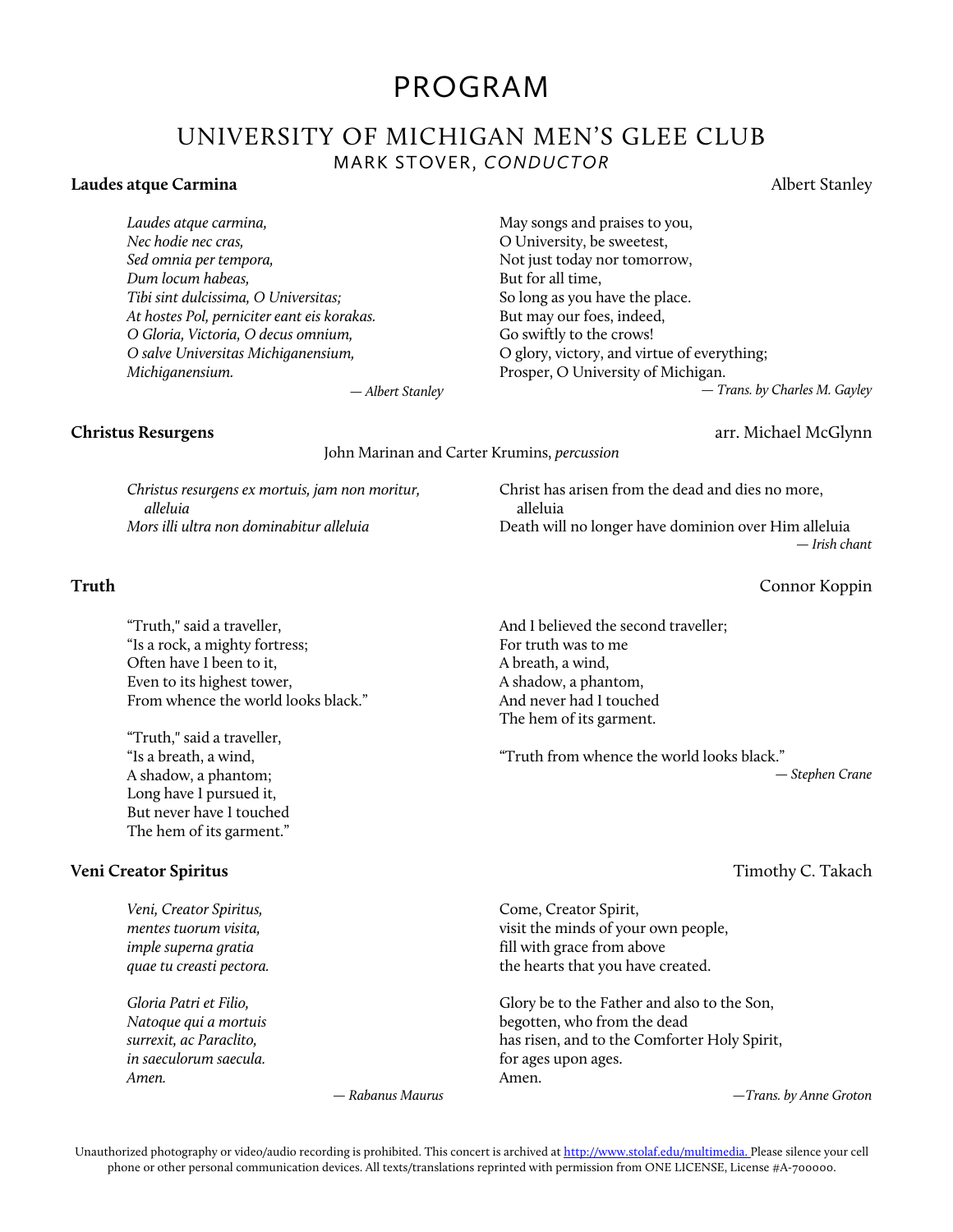*Die Rose stand im Tau, es waren Perlen grau; Als Sonne sie beshienen, wurden sie zu Rubinen.*

*— Friedrich Rückert*

### **The Ballad of Little Musgrave and Lady Barnard Benjamin Britten** Benjamin Britten

As it fell on one holy-day, As many be in the year, When young men and maids together did go Their matins and mass to hear,

Little Musgrave came to the church-door — The priest was at private mass — But he had more mind of the fair women Then he had of Our Lady's grace.

The one of them was clad in green, Another was clad in pall, And then came in my Lord Barnard's wife, The fairest amongst them all.

Quoth she, "I have loved thee, Little Musgrave, Full long and many a day." — "So have I loved you, fair ladye, Yet never word durst I say." -

"But I have a bower at Bucklesfordberry, Full daintily it is dight; If thou'lt wend thither, thou Little Musgrave, Thou's lig in my arms all night."

With that beheard a little tiny page, By his lady's coach as he ran. Says, "Although I am my lady's foot-page, Yet I am Lord Barnard's man."

Then he's cast off his hose and shoon, Set down his feet and ran, And where the bridges were broken down He bent his bow and swam.

"Awake! awake! thou Lord Barnard, As thou art a man of life! Little Musgrave is at Bucklesfordberry Along with thy own wedded wife!"

He callèd up his merry men all: "Come saddle me my steed; This night must I to Bucklesfordberry, For I never had greater need."

But some they whistled, and some they sung, And some they thus could say, Whenever Lord Barnard's horn it blew: "Away, Musgrave, away!"

The rose was moist with dew, Grey pearls in early dawn. When sunlight fell upon them, All the pearls turned to rubies.

*— Trans. by Kurt Stone*

"Methinks I hear the threstle-cock, Methinks I hear the jay; Methinks I hear Lord Barnard's horn, Away, Musgrave, away!"

"Lie still, lie still, thou little Musgrave, And huggle me from the cold; "Tis nothing but a shepherd's boy A-driving his sheep to the fold."

By this, Lord Barnard came to his door And lighted a stone upon; And he's pull'd out three silver keys, And open'd the doors each one. He lifted up the coverlet, He lifted up the sheet:

"Arise, arise, thou Little Musgrave, And put thy clothès on; It shall ne'er be said in my country I have killed a naked man."

"I have two swords in one scabbard, They are both sharp and clear; Take you the best, and I the worst, We'll end the matter here."

The first stroke Little Musgrave struck, He hurt Lord Barnard sore; The next stroke that Lord Barnard struck, Little Musgrave ne'er struck more.

"Woe worth you, woe worth, my merry men all, You were ne'er born for my good! Why did you not offer to stay my hand When you saw me wax so wood?

"For I have slain the fairest ladye That ever wore woman's weed, Soe I have slain the fairest ladye That ever did woman's deed.

"A grave, a grave," Lord Barnard cried, "To put these lovers in! But lay my lady on the upper hand, For she comes of the nobler kin." — *Anonymous* (*from* The Oxford Book of Ballads)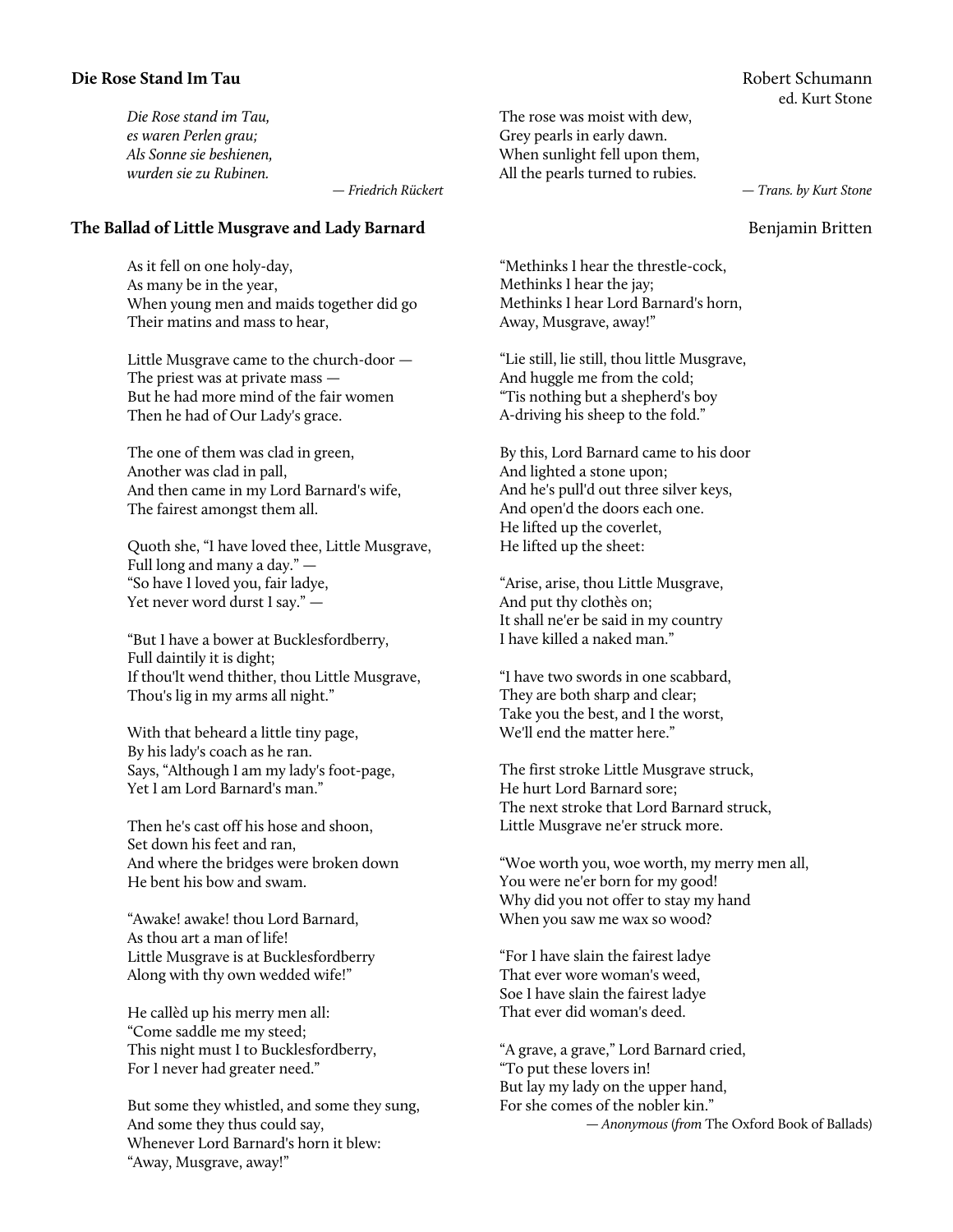Fare you well my dear I must be gone

Though I roam ten thousand miles, my dear

But I never will prove false to the bonney lass I

If I roam away I'll come back again

Though I roam ten thousand miles

So fair though art my bonney lass

Till the stars fall from the sky my dear

Till the stars fall from the sky

And leave you for a while

So deep in love as I

love

Jordan Lippert, *tenor*

**The Turtle Dove Ralph Vaughan Williams Ralph Vaughan Williams Ralph Vaughan Williams** 

The sea will never run dry my dear Nor the rocks never melt with the sun But I never will prove false to the bonney lass I love Till all these things be done my dear Till all these things be done

O yonder doth sit that little turtle dove He doth sit on yonder high tree A-making a moan for the loss of his love As I will do for thee my dear As I will do for thee

— *English folk song*

**The Word Was God** Rosephanye Powell

Bryan Iljames, *assistant conductor*

In the beginning was the Word, and the Word was with God, and the Word was God. The same was in the beginning with God. All things were made by him; and without him was not any thing made that was made. *— Rosephanye Powell*

**MLK** U2

#### ft. The Friars

Sleep Sleep tonight And may your dreams Be realized

If the thundercloud Passes rain So let it rain Rain down on me *— Bono (U2)*

### **We Shall Overcome** Uzee Brown Jr.

We shall overcome, we shall overcome, We shall overcome someday, Oh deep in my heart, I do believe that We shall overcome someday.

We are not afraid, we are not afraid, We are not afraid today; Oh deep in my heart, I do believe that We shall overcome someday.

We shall overcome, we shall overcome, We shall overcome someday, Oh deep in my heart, I do believe that We shall overcome someday.

We shall overcome someday!

*— Civil rights anthem*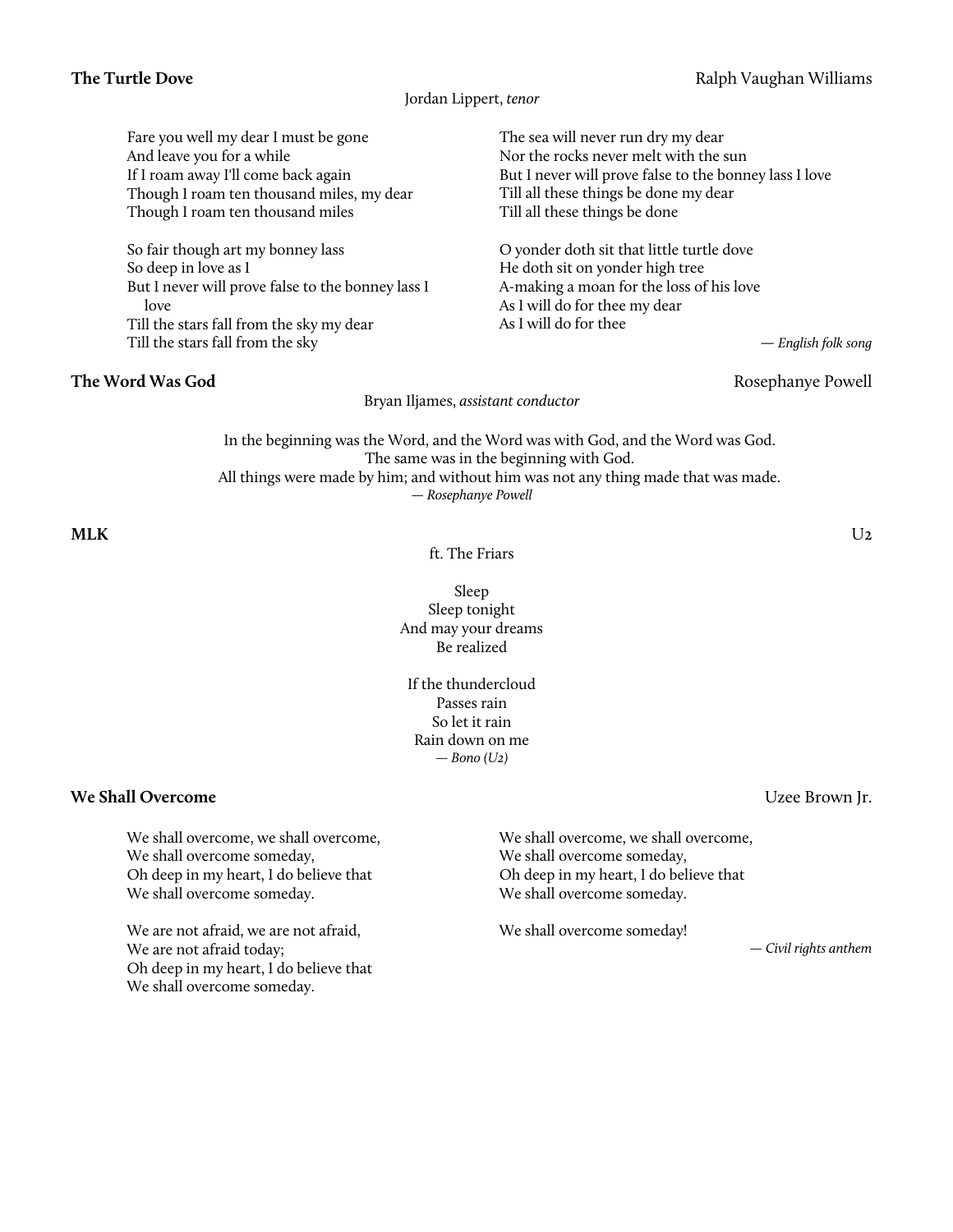### ST. OLAF CHOIR (SOPRANOS AND ALTOS) ANTON ARMSTRONG, *CONDUCTOR* Elsa Buck, collaborative pianist

#### **Lift Thine Eyes (***Elijah***)** Felix Mendelssohn Bartholdy

#### *Sung in loving memory of Sigrid Johnson*

Lift thine eyes, O lift thine eyes to the mountains, whence cometh help.

Thy help cometh from the Lord, The Maker of heaven and earth.

He hath said, thy foot shall not be moved. Thy Keeper will never slumber. — *Psalm 121:1–3*

### **Psalm 23** Franz Schubert

*Gott ist mein Hirt, Mir wird nichts mangeln, Er lagert mich auf grüne Weide; Er leitet mich an stillen Bächen: Er labt mein schmachtendes Gemüt, Er führt mich auf gerechtem Steige, Zu seines Namens Ruhm.*

*Und wall' ich auch im Todesschatten Thale; So wall' ich ohne Furcht: Denn du beschützest mich. Dein Stab und deine Stütze Sind mir immerdar mein Trost.*

*Du richtest mir ein Freudenmahl Im Angesicht der Feinde zu: Du salbst mein Haupt mit Oele, Und schenkst mir volle Becher ein. Mir folget Heil und Seligkeit In diesem Leben nach. Einst ruh' ich ewge Zeit, Dort in des Ew'gen Haus.* — *Franz Schubert*

I am black, I am black, but comely, Daughters of Jerusalem; The King hath rejoiced in me, The King hath brought me into His very own chambers.

He spoke unto me: Rise up, my fair one, and come away, Rise up, my fair one, arise, my love.

God is my shepherd, I will want for nothing more. He lays me down on green pasture; He leads me by quiet brooks; He restores my languishing spirit; He leads me on the right path For the honor of his name.

And if I wander in the valley of death's shadow, Thus I will go without fear: For you protect me; Your rod and your staff Are my comfort for evermore.

You prepare a joyous meal for me In the presence of my foes; You anoint my head with oil And fill my cup. Health and happiness will follow me The rest of this life; Some day I will rest for eternity, There, in his eternal home.

*— Trans. Moses Mendelssohn*

#### **Nigra Sum** Pablo Casals

Lo, for the winter is past and gone, And the rain is over and gone, Lo, the winter, lo, winter's gone, The rain, the rain is over, is over and gone, Lo, winter's past and gone.

The flow'rs appear on the earth, on the earth, The flow'rs appear on the earth, on our earth, And the time of renewal is come. Alleluia.

*— Kenneth Sterne*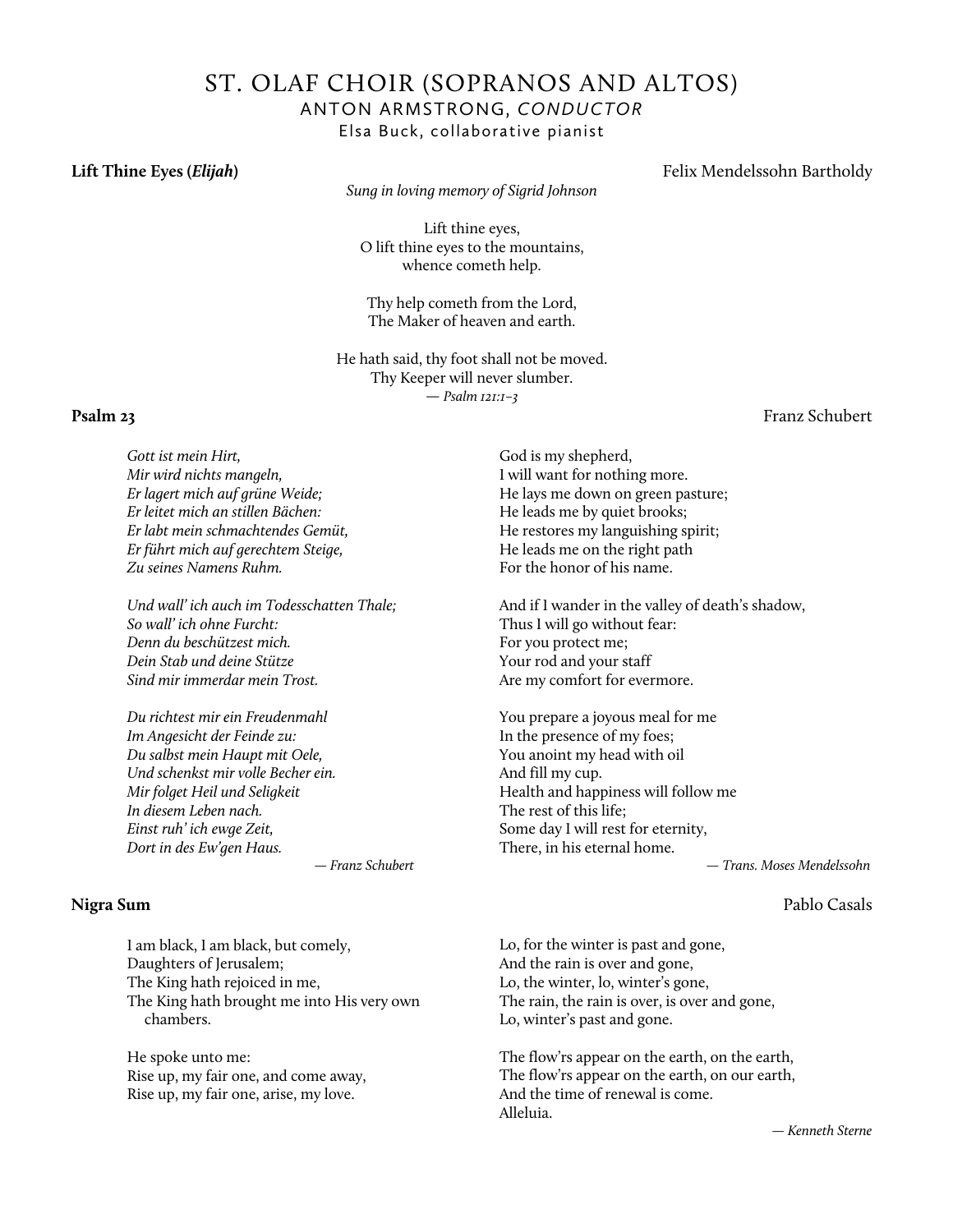#### **John Saw Duh Numbuh** arr. André J. Thomas

Oh, John saw, John saw duh numbuh Comin up on high John saw duh numbuh John saw duh numbuh dat no man could numbuh (x3) Comin up on high

John saw duh hundred and forty four thousan', (x3) Comin up on high

Tell John not to call duh roll till I git dere, (x3) Comin up on high

John saw duh numbuh dat no man could numbuh Comin from the east Comin from the west Comin from the north Comin from the south Comin up on high.

Oh, John saw, John saw duh numbuh Oh, comin up on high — *Text drawn from the African American spiritual, "John Saw Duh Numbuh"*

## INTERMISSION

## VIKING CHORUS, ST. OLAF CHOIR (TENORS AND BASSES), UNIVERSITY OF MICHIGAN MEN'S GLEE CLUB MARK STOVER, *CONDUCTOR*

**To Repair** The Separation of the Separation of the Separation of Testa Yohannes Wondemagegnehu Tesfa Wondemagegnehu, *preacher*; John Marinan, *percussion*; Will Rand, *piano*

#### **I. Truth**

America, it is to thee, Thou boasted land of liberty,— It is to thee I raise my song, Thou land of blood, and crime, and wrong.

Chained on your blood-bemoistened sod, Cringing beneath a tyrant's rod, Stripped of those rights which Nature's God Bound to a petty tyrant's nod.

Bequeathed to all the human race, Because he wears a paler face.

*—Text drawn from "America" by James Monroe Whitfield*

### **II. Investment**

Lo . . . the rich loam is Black like his hands. The baby I hold in my arms is a Black baby. Today the coalman brought me coal. sixteen dollars a ton is the price I pay for coal.-- Costly fuel . . . though they say: If it is buried deep enough and lies hidden long enough 'Twill be no longer coal but diamonds. . . .

Jesus, My black Baby looks at me. His eyes are like coals, They shine like diamonds.

— *Text drawn from "Black Baby" by Anita Scott Coleman*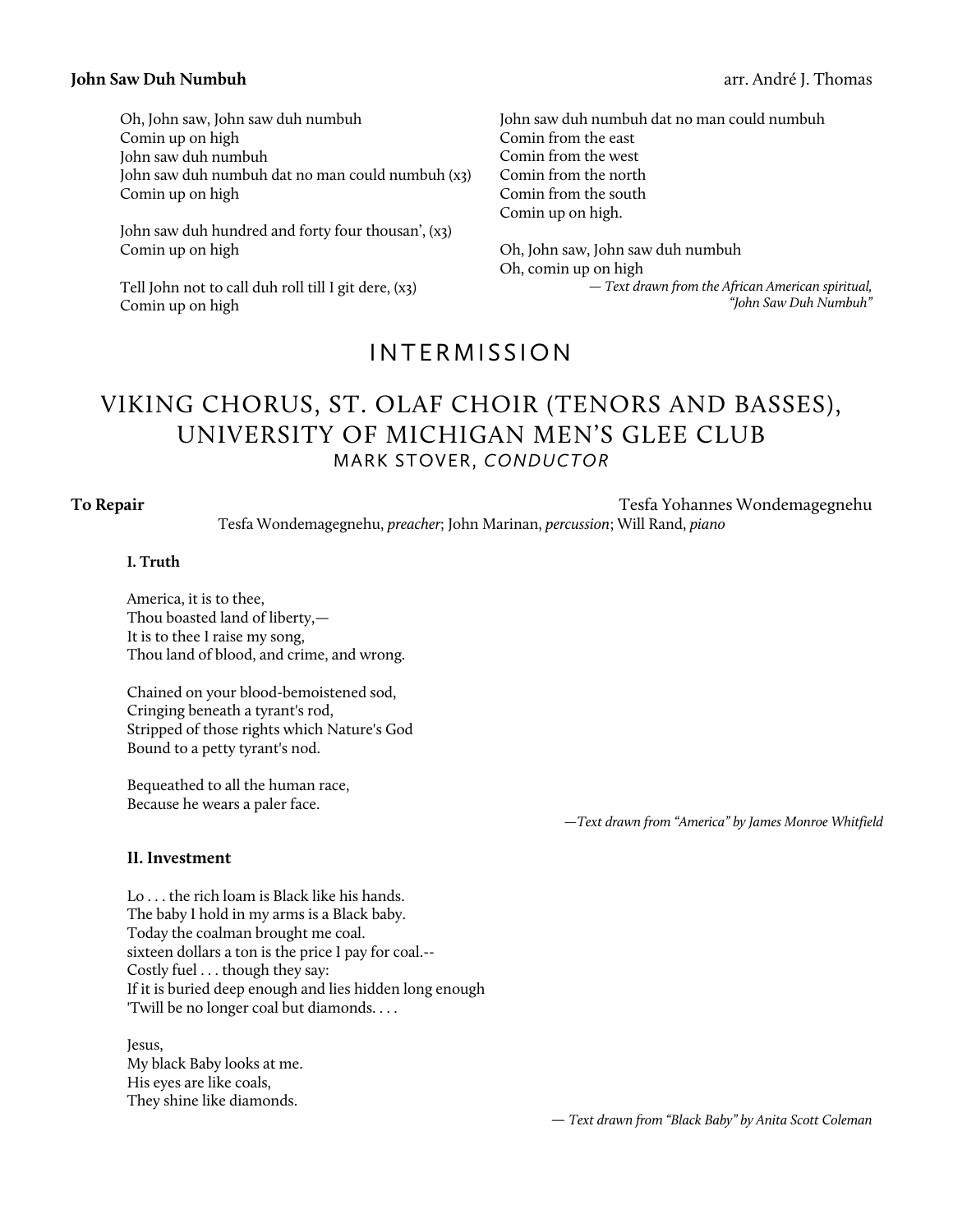#### **III. Resilience**

I rise, I wake! I rise

The right to make my dreams come true, I ask, nay, I demand of life, Nor shall fate's deadly contraband Impede my steps, nor countermand; Too long my heart against the ground Has beat the dusty years around, And now at length, I rise, I wake! And stride into the morning break!

I rise, I wake! I rise.

*— Text drawn from "Calling Dreams" by Georgia Douglas Johnson*

#### **IV. Renewal**

Liberty

God don't want no part-time soldiers, God's gonna set this world on fire.

All you sinners gonna turn up missin' one of these days, Hallelujah

God's gonna set this world on fire, For it will be a refiner's fire, When God sets this world on fire

For every act of cruelty you've done, For every groan which you have from him wrung. For every infamy by him endured, He will you all repay, be thou assured

Liberty, Lukango!

We're gonna climb Jacob's ladder one of these days, Hallelujah We are climbing Jacob's ladder, Soldiers of the cross.

*— Text drawn from the Negro spiritual "God's Gonna Set This World on Fire"; "America*" *from*  Race Rhymes *by Carrie Williams Clifford; and the term* lukongo, *discussed in the following section*

*\*Choir and audience together hum "Amazing Grace" and conclude in unison*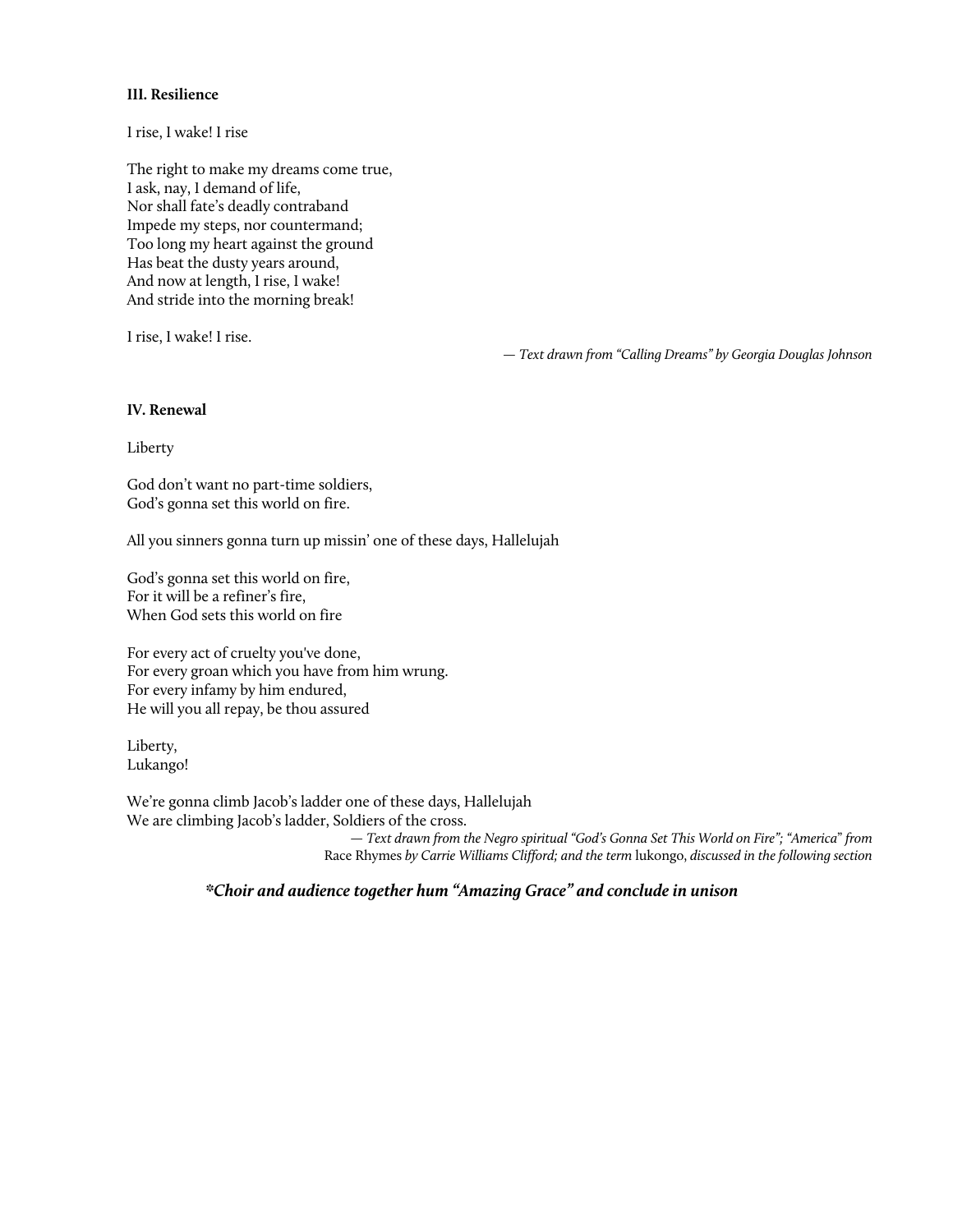## PROGRAM NOTES & POETRY

by Dan Walden, University of Michigan

**To Repair** The Testa Wondemagegnehu **Tesfa Wondemagegnehu** Testa Wondemagegnehu

When we ask what it means to repair, we should be clear about the terms of the question. The work of repair is carried out in the aftermath of a breaking. Repair is not restoration: we do not seek to bring back something as it was in the past. Indeed, when we consider the project of community repair in the United States, we are often dealing with communities whose memory is not of wholeness and health but of violent dispossession, dehumanization, and enslavement. In asking about repair, then, we look at the present and toward the future: what do the people who live in this country with us need to be whole? Time runs in only one direction: we cannot unbreak a limb or uncut a wound. But bones can be set and wounds can be stitched and bandaged, and with time and care a person can heal both without and within, as long as life remains. That caveat is a heavy one. So many are not alive who ought to be: dead from police violence, from uninvestigated murders, from AIDS complications and lack of healthcare. Their deaths are part of what needs repairing: the gaps where their lives should be are wounds in their families and communities that demand our care and attention. The word "reparations" in the present day sounds radical, and perhaps it is — but we should ask ourselves why. What is radical about giving people and communities, ravaged and traumatized by centuries of alternating exploitation and neglect, the things that they need to heal? This sounds radical only because we in the United States do not ordinarily permit ourselves to ask the simple question that gets to the root of the problem. Tesfa asks it with this work: what do our communities need, and what do we as Americans need, to repair?

#### **I. Truth**

Confession is the spiritual counterpart to a medical diagnosis: we cannot heal properly unless we know what is wrong. For many, confession is the archetype of autobiography because the narrative of a life, and of our life together, begins with the narrative of our sin.

The words of Thomas Jefferson give voice to the bad American conscience: we have long known of the moral rot at our country's heart. James Monroe Whitfield's indictment of America comes out first as a cry and then as a hymn before pausing at the false-ringing, unresolved "liberty." The tune of colonial patriotism cannot be sustained: the "blood and crime and wrong" that stain our history need to be confessed and confronted. Heptametric measures bring urgency and excess to Whitfield's accusations until the chorus pulls back into restrained and icy harmony, while the unruly piano that undergirds them does not forget.

America, it is to thee, Thou boasted land of liberty,— It is to thee I raise my song, Thou land of blood, and crime, and wrong. From whence has issued many a band To tear the black man from his soil, And force him here to delve and toil; Chained on your blood-bemoistened sod, Cringing beneath a tyrant's rod, Stripped of those rights which Nature's God Bequeathed to all the human race, Bound to a petty tyrant's nod, Because he wears a paler face. Was it for this, that freedom's fires Were kindled by your patriot sires? Was it for this, they shed their blood, On hill and plain, on field and flood? Was it for this, that wealth and life Were staked upon that desperate strife, Which drenched this land for seven long years With blood of men, and women's tears? When black and white fought side by side, Upon the well-contested field,— Turned back the fierce opposing tide, And made the proud invader yieldWhen, wounded, side by side they lay, And heard with joy the proud hurrah From their victorious comrades say That they had waged successful war, The thought ne'er entered in their brains That they endured those toils and pains, To forge fresh fetters, heavier chains For their own children, in whose veins Should flow that patriotic blood, So freely shed on field and flood. Oh no; they fought, as they believed, For the inherent rights of man; But mark, how they have been deceived By slavery's accursed plan. They never thought, when thus they shed Their heart's best blood, in freedom's cause That their own sons would live in dread, Under unjust, oppressive laws: That those who quietly enjoyed The rights for which they fought and fell, Could be the framers of a code, That would disgrace the fiends of hell! Could they have looked, with prophet's ken, Down to the present evil time, Seen free-born men, uncharged with crime,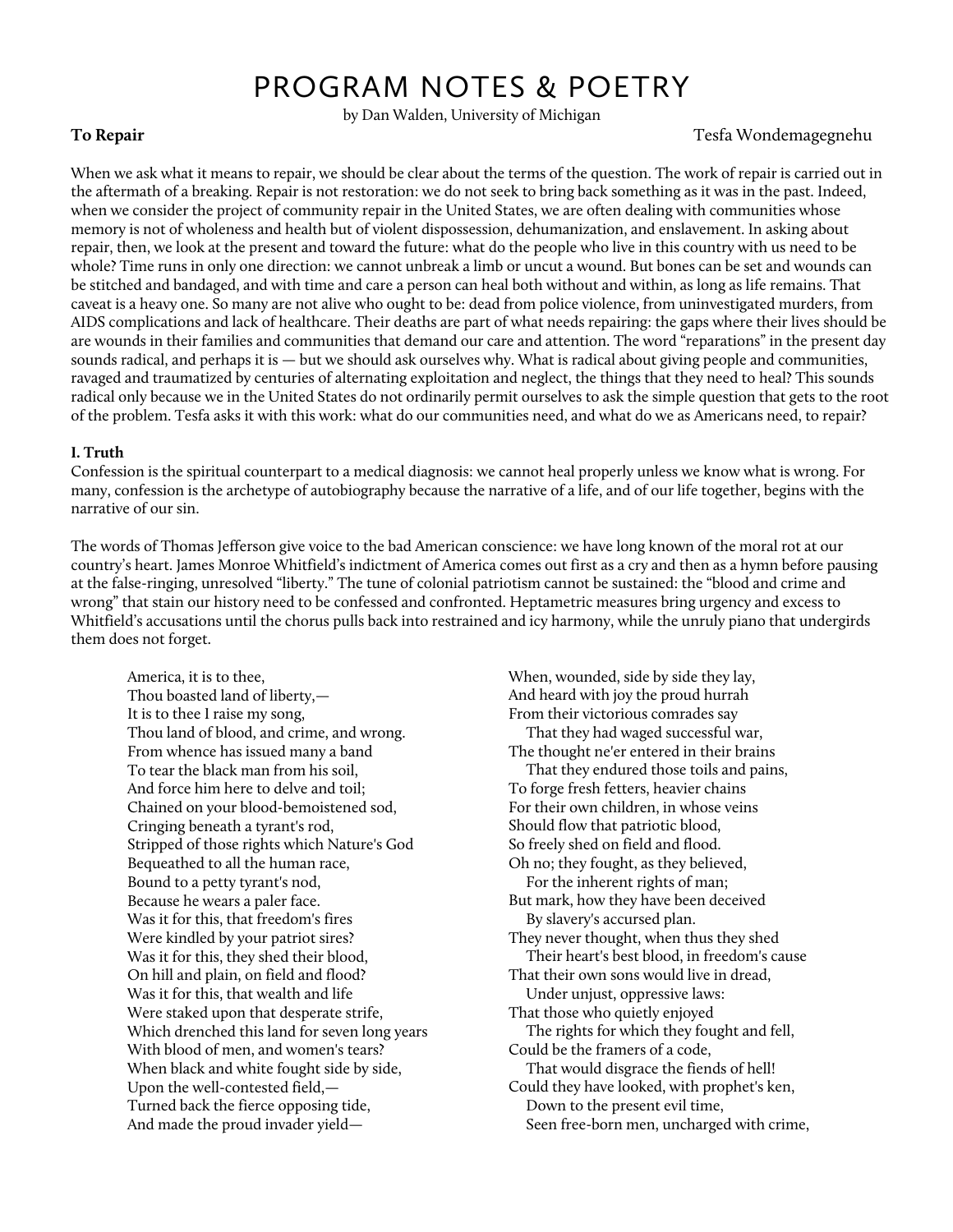Consigned unto a slaver's pen,— Or thrust into a prison cell, With thieves and murderers to dwell— While that same flag whose stripes and stars Had been their guide through freedom's wars As proudly waved above the pen Of dealers in the souls of men! Or could the shades of all the dead, Who fell beneath that starry flag, Visit the scenes where they once bled, On hill and plain, on vale and crag, By peaceful brook, or ocean's strand, By inland lake, or dark green wood, Where'er the soil of this wide land Was moistened by their patriot blood,— And then survey the country o'er, From north to south, from east to west, And hear the agonizing cry Ascending up to God on high, From western wilds to ocean's shore, The fervent prayer of the oppressed; The cry of helpless infancy Torn from the parent's fond caress By some base tool of tyranny, And doomed to woe and wretchedness; The indignant wail of fiery youth, Its noble aspirations crushed, Its generous zeal, its love of truth, Trampled by tyrants in the dust; The aerial piles which fancy reared, And hopes too bright to be enjoyed, Have passed and left his young heart seared, And all its dreams of bliss destroyed. The shriek of virgin purity, Doomed to some libertine's embrace, Should rouse the strongest sympathy Of each one of the human race; And weak old age, oppressed with care, As he reviews the scene of strife, Puts up to God a fervent prayer, To close his dark and troubled life. The cry of fathers, mothers, wives, Severed from all their hearts hold dear, And doomed to spend their wretched lives In gloom, and doubt, and hate, and fear; And manhood, too, with soul of fire, And arm of strength, and smothered ire, Stands pondering with brow of gloom, Upon his dark unhappy doom, Whether to plunge in battle's strife, And buy his freedom with his life, And with stout heart and weapon strong, Pay back the tyrant wrong for wrong, Or wait the promised time of God, When his Almighty ire shall wake,

And smite the oppressor in his wrath, And hurl red ruin in his path, And with the terrors of his rod, Cause adamantine hearts to quake. Here Christian writhes in bondage still, Beneath his brother Christian's rod, And pastors trample down at will, The image of the living God. While prayers go up in lofty strains, And pealing hymns ascend to heaven, The captive, toiling in his chains, With tortured limbs and bosom riven, Raises his fettered hand on high, And in the accents of despair, To him who rules both earth and sky, Puts up a sad, a fervent prayer, To free him from the awful blast Of slavery's bitter galling shame— Although his portion should be cast With demons in eternal flame! Almighty God! It is this they call The land of liberty and law; Part of its sons in baser thrall Than Babylon or Egypt saw— Worse scenes of rapine, lust and shame, Than Babylonian ever knew, Are perpetrated in the name Of God, the holy, just, and true; And darker doom than Egypt felt, May yet repay this nation's guilt. Almighty God! thy aid impart, And fire anew each faltering heart, And strengthen every patriot's hand, Who aims to save our native land. We do not come before thy throne, With carnal weapons drenched in gore, Although our blood has freely flown, In adding to the tyrant's store. Father! before thy throne we come, Not in the panoply of war, With pealing trump, and rolling drum, And cannon booming loud and far; Striving in blood to wash out blood, Through wrong to seek redress for wrong; For while thou'rt holy, just and good, The battle is not to the strong; But in the sacred name of peace, Of justice, virtue, love and truth, We pray, and never mean to cease, Till weak old age and fiery youth In freedom's cause their voices raise, And burst the bonds of every slave; Till, north and south, and east and west, The wrongs we bear shall be redressed. *— James Monroe Whitfield, "America*"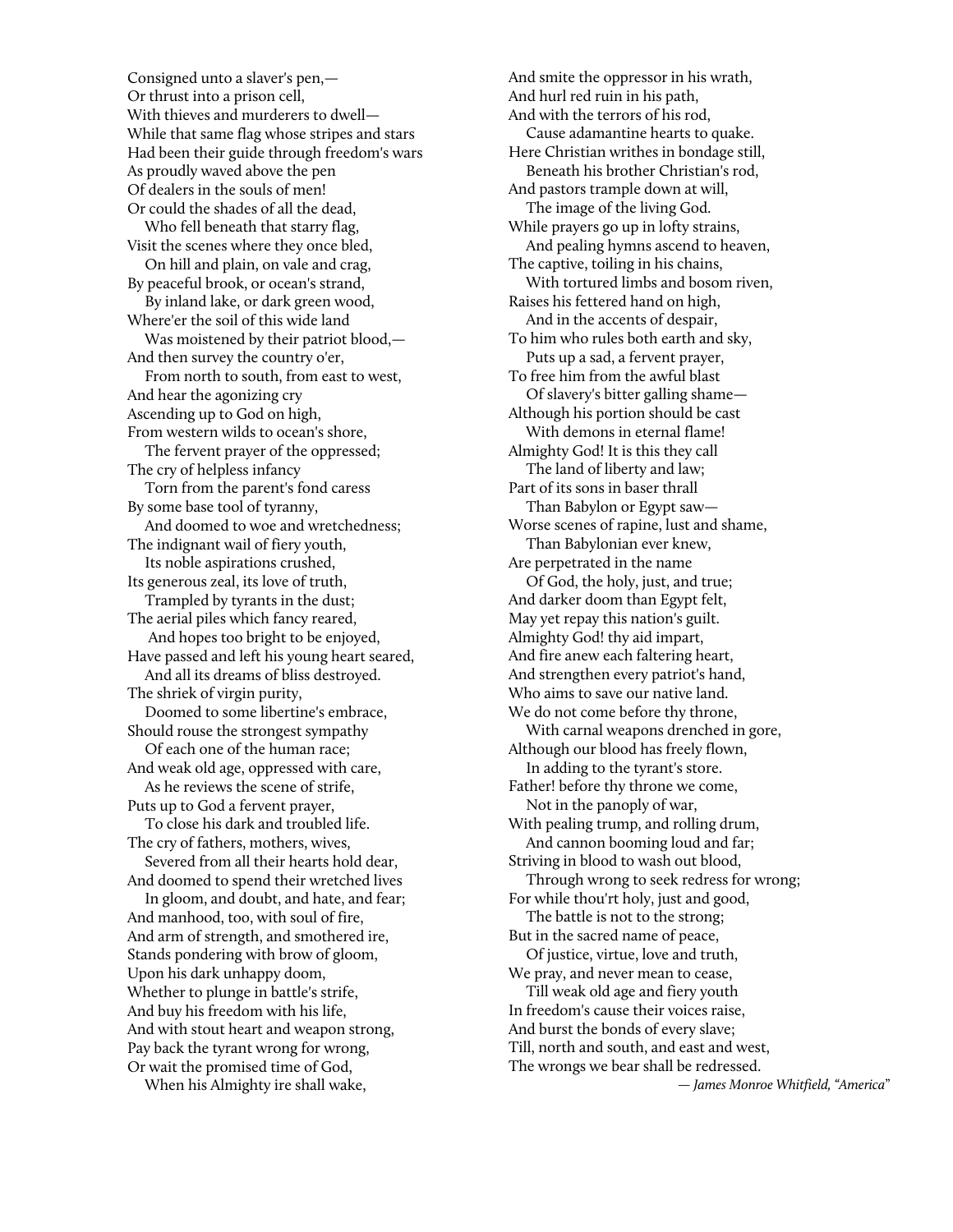#### **II. Investment**

Before anything else, to be human is to be born of other humans. We are invested from birth and before with the hopes, the anxieties, the sorrows, and the very bodily substance of those who beget and bear us. This continual investment, flowering, and reinvestment is the life story of any people — what, then, does that mean for people whose care and cultivation of their children happens under the constant threat of state violence? They send children out into the world: the melodic line asks Jesus to walk with them and is answered immediately by the "motherless child." The words of Anita Scott Coleman ask us what will happen to this black baby whose skin is like coal, the "costly fuel" that, if buried and hidden, will "be no longer coal, but diamonds," flung into the sky by the ascending piano line like the Star of Bethlehem that marks the way to salvation. The cries to Jesus draw equally from spiritual and from Vic Mensa's "16 Shots," building to a crescendo that is at once prayer and plea and indictment: who walked with Laquan McDonald or Trayvon Martin or Tamir Rice? All were babies once, in whom parents invested their love. Perhaps their eyes, too, shone like diamonds.

The baby I hold in my arms is a black baby. Today I set him in the sun and Sunbeams danced on his head. The baby I hold in my arms is a black baby. I toil, and I cannot always cuddle him. I place him on the ground at my feet. He presses the warm earth with his hands, He lifts the sand and laughs to see It flow through his chubby fingers. I watch to discern which are his hands, Which is the sand....

Lo . . . the rich loam is black like his hands. The baby I hold in my arms is a black baby. Today the coal-man brought me coal. sixteen dollars a ton is the price I pay for coal.-- Costly fuel . . . though they say: -- If it is buried deep enough and lies hidden long enough 'Twill no longer be coal but diamonds. . . . My black baby looks at me. His eyes are like coals, They shine like diamonds. *— Anita Scott Coleman, "Black Baby*"

#### **III. Resilience**

The resilience of Black communities is much admired by members of the press. What they usually praise under this name is the willingness to bear countless indignities and abuses in relative silence; those who claim their dignity out loud without any conditions rarely win such applause. And yet, as the rising in both voices and lyrics suggests, such dignity in the end is irrepressible. The words of Georgia Douglas Johnson — "ask, nay…demand of life" "the right to make [her] dreams come true," — will brook no opposition. The black baby's musical theme returns to extend this demand on behalf of future generations as it descends to confront the weight of history: "Too long my heart against the ground / Has beat the dusty years around," until "at last" it turns its gaze to the future to "stride into the morning break," toward a future higher and brighter than anything we can imagine.

| The right to make my dreams come true, | Too long my heart against the ground       |
|----------------------------------------|--------------------------------------------|
| I ask, nay, I demand of life,          | Has beat the dusty years around,           |
| Nor shall fate's deadly contraband     | And now at length I rise! I wake!          |
| Impede my steps, nor countermand;      | And stride into the morning break!         |
|                                        | — Georgia Douglas Johnson, "Calling Dream" |

#### **IV. Renewal**

The time to repent is always now. Too many are suffering; too many are dead. "Ye shall not afflict any widow or fatherless child," says scripture. "If thou afflict them in any way, and they cry at all unto me, I will surely hear their cry; and my wrath shall wax hot, and I will kill you with the sword; and your wives shall be widows, and your children fatherless." The cries of the oppressed begin this last movement. What will the justice of God work on a country whose regime of police violence churns out widows and orphans by the thousands only to grind them up again to fuel the engines of capitalism? The powers of the earth sing "Liberty" to justify themselves: their liberty, they say, excuses all this blood. It's too late: judgment is here, and "God's gonna set this world on fire." The words of the apocalyptic spiritual and the music of Bach warn us against our hypocrisy: "God don't want no part-time soldiers." The incipit to Bach's chorale was put onto the gate of the Buchenwald concentration camp: we know precisely where legal regimes of deliberate cruelty lead, and what we are complicit in if we fail to oppose it. Such sinners, say the chorus, will turn up missing, and as each is snatched away they can no longer sing: all that remains is the wreckage of their works. Handel furnishes the music for the judgment, when the "refiner's fire" comes and the world is made clean. What will be lost when the fire burns away impurity and sin? Poet Carrie Williams Clifford warns us in collaboration with the chords of "Walking in the Snow" by Run the Jewels that every wrong will be reckoned. "He will you all repay: be thou assured!" There is a chance to repent even now, says the preacher. We have given account and our hearts must be changed. "Liberty" reasserts itself, but it has been exposed as an idol. In 1739, a group of enslaved Africans rebelled, setting fire to the plantations that were centers and engines of their enslavement and shouting *Lukango* ("freedom"), in their native Kikongo language: that cry takes over the whole chorus, and the heptameters of the first movement return with their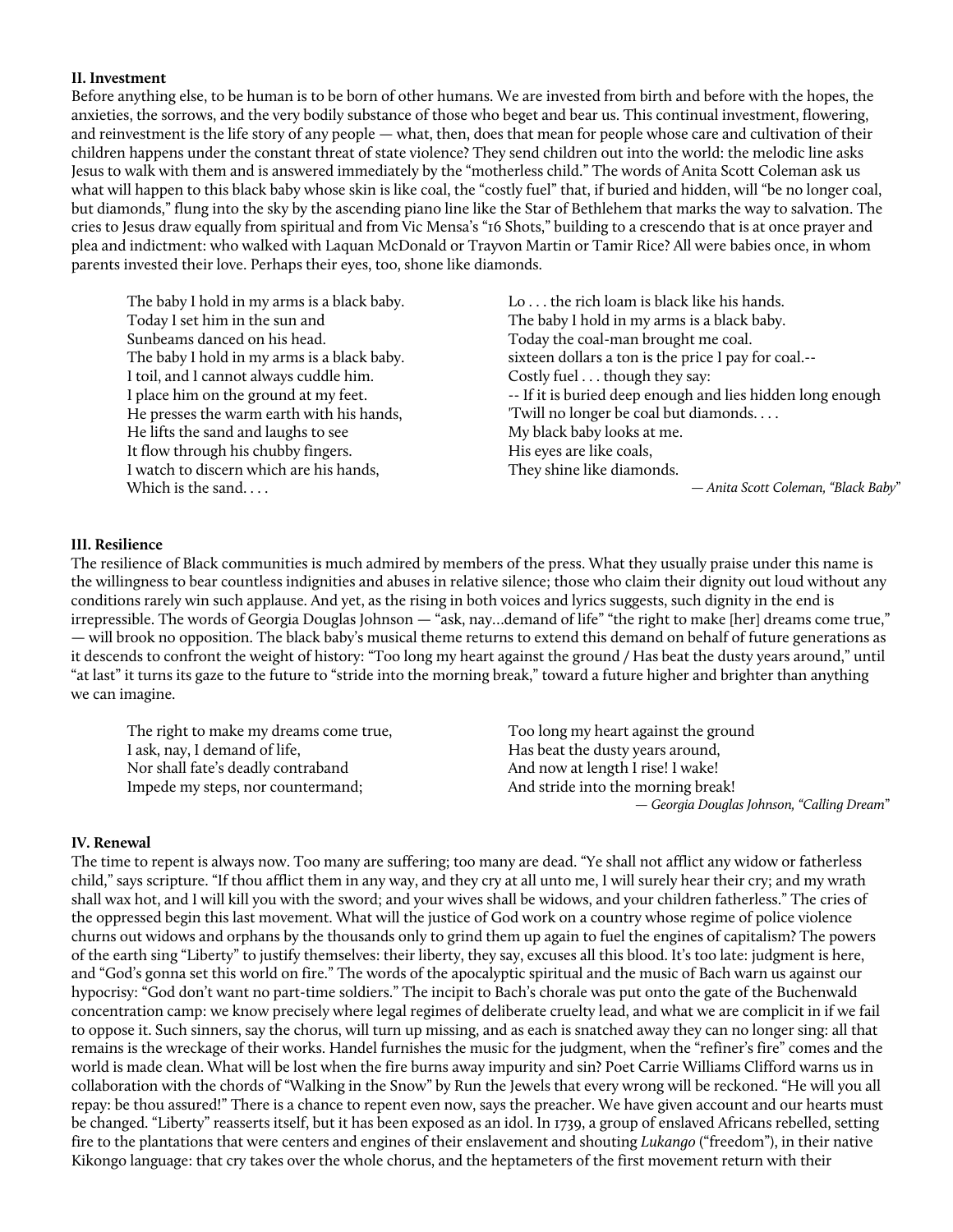structure reversed and the tables flipped, building to an ecstatic resolution. Freedom means that we all get to climb Jacob's Ladder after passing through the fire that judges us and scours us clean: liberation of the Kindom leads us to the Kingdom. What follows is wordless hymnody to the grace that comes from beyond us and holds the world in being. The work of repair needs all of us and more: it needs the grace that is more than we can be, that takes us up in its song and transfigures us until all that remains is the Love that, as St. Paul writes, will be all in all.

God's gonna set this world on fire One of these days God's gonna set this world on fire One of these days, Hallelujah One of these days

God don't want no part-time soldiers God don't want no part-time soldiers God don't want no part-time soldiers God don't want no part-time soldiers God don't want no part-time soldiers

We're gonna climb, climb Jacob's Ladder We're gonna climb, climb Jacob's Ladder One of these days, Hallelujah We're gonna climb, climb Jacob's Ladder We're gonna climb, climb Jacob's Ladder We are climbing Jacob's Ladder Soldiers of the cross.

— *Negro spiritual*, "*God's Gonna Set This World on Fire"* 

America is not another name for opportunity To all her sons! Nay, bid me not be dumb — I will be heard. Christians, I come To plead with burning eloquence of truth A brother's cause; ay, to demand, forsooth, The manhood rights of which he is denied; Too long your pretense have your acts belied. What has he done to merit your fierce hate? I charge you, speak the truth; for know, his fate Irrevocably is bound up with yours, For good or ill, as long as time endures. Torn from his native home by ruthless hands, For centuries he tilled your fruitful lands, In shameful, base, degrading slavery; Your humble, patient, loyal vassal, he — Piling your coffers high with magic gold, Himself, the while, like cattle bought and sold.

When devastating war stalked through the land, And dangers threatened you on every hand, These sons whose color you cannot forgive. Did freely shed their blood that you might live A nation, strong and great. And will you then Continue to debase, degrade, contemn Your loyal children, while with smiling face You raise disloyal ones to power and place? Is race or color crime, that for this cause You draft against the Negro unjust laws? Is race or color sin that he should be For these things treated so outrageously? O, boastful, white American, beware! It is the handiwork of God you dare Thus to despise and He will you repay

With generous measure overflowing, yea, For all the good which in his life you've wrought.

For helpful deed, or kindly, loving thought — For every act of cruelty you've done, For every groan which you have from him wrung.

For every infamy by him endured, He will you all repay, be thou assured! Not here alone ere time shall cease to be, But likewise There, through all eternity. — *Carrie Williams Clifford*, "*America" from* Race Rhymes

*Lukango*: a Kikongo word shouted during the 1739 Stono Rebellion. Scholar Henry Louis Gates wrote this about the uprising, "They paraded down King's Highway, according to sources, carrying banners and shouting, 'Liberty!' *lukango* in their native Kikongo, a word that would have expressed the English ideals embodied in liberty and, perhaps, salvation.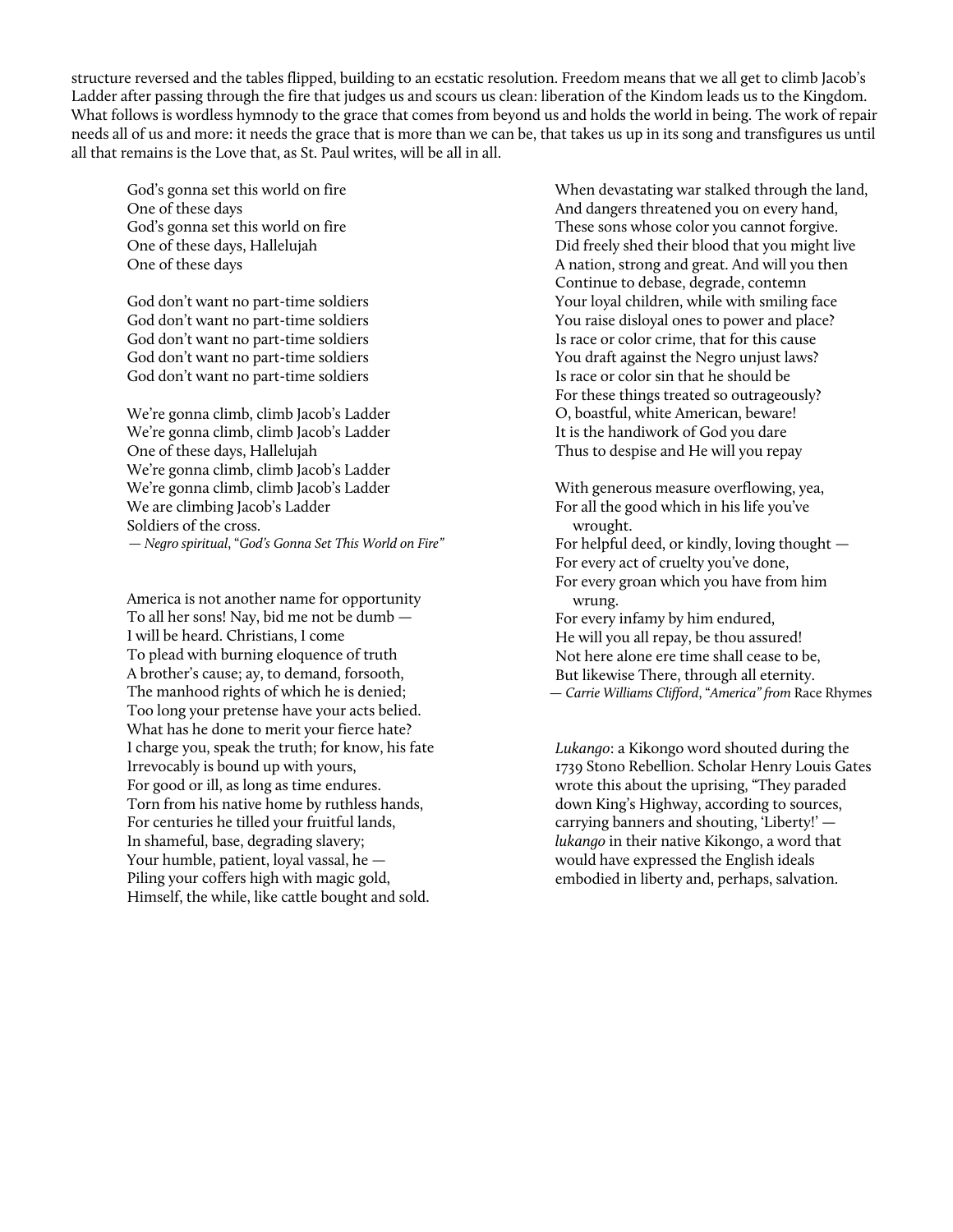## BIOGRAPHIES



Born and raised in Memphis, with an impressive collection of opinions on barbecue, **Tesfa Wondemagegnehu** learned early on from one of his mentors that "excellence is never an accident." It is achieved by exploring and freely disseminating the blessings bestowed upon each of us. Through the love and dedication of music teachers with whom he has studied and an abundance of grit and determination, Tesfa has risen to be one of the most sought-after conductors and educators in the country and is on the cutting edge of music-related social justice movements throughout the United States. He summarizes his work in this simple doctrine: "We must be willing to walk through the fire while embracing and practicing unconditional and unrelenting care for one another. The rest is noise!"

Tesfa has been taught and inspired by all of his students throughout his career. His favorite

student/teacher, daughter Aïda Hope, born in 2017, is influencing him daily with new developments, all the while wrapping him around her tiny finger. It is still to be determined whether she will be a world-famous singer, a renowned conductor, the intergalactic compassionate ruler of the universe, or the ultimate grill master, but nevertheless, she will be fierce.

American Public Media's Vaughn Ormseth has this to say about Tesfa: "He believes choral music transformed his life, saved him, so his passion for it is on a cellular level. He loves the formal tradition of the art form, but plugs his own kind of electricity directly into it. He has a millennial's impatience with systems." And so, with music's undeniable power and potential to save lives and the impatience to wait for others to make change, Tesfa will continue to transform the world with his vision of abundant education, justice, joy and Grace.



**Anton Armstrong**, Tosdal Professor of Music at St. Olaf College, became the fourth conductor of the St. Olaf Choir in 1990. He is a graduate of St. Olaf College and earned advanced degrees at the University of Illinois and Michigan State University. He is editor of a multicultural choral series for Earthsongs Publications and co-editor (with John Ferguson) of the revised St. Olaf Choral Series for Augsburg Fortress Publishers. In June 1998, he began his tenure as founding conductor of the Oregon Bach Festival Stangeland Family Youth Choral Academy.

In January 2006, Baylor University selected Anton Armstrong from a field of 118 distinguished nominees to receive the Robert Foster Cherry

Award for Great Teaching and spent February–June 2007 in residency at Baylor University as a visiting professor. In October 2009, he received the Distinguished Alumni Award from Michigan State University. In June 2013, Dr. Armstrong received the Saltzman Award from the Oregon Bach Festival. The festival's highest honor, the Saltzman Award is bestowed upon individuals who have provided exceptional levels of leadership to the organization. Dr. Armstrong is a highly sought-after clinician and guest conductor, and works with many of the world's most prestigious organizations and ensembles.



Regarded as a leading conductor and pedagogue in the U.S. and abroad, Professor **Mark Stover** shares his passion for people and building community through pursuing the highest levels of artistry. Since September 2018, he has served as associate director of choirs at the University of Michigan where he conducts the Men's Glee Club and the University Choir, teaches conducting, and serves as conductor of the Michigan Youth Chamber Singers.

Professor Stover came to Ann Arbor from Northfield, Minnesota, home of St. Olaf College, where he served on the music faculty as conductor of the St. Olaf Chapel Choir (SATB) and Viking Chorus (TTBB) while teaching conducting and a new course he designed, titled Music and Social Justice. Both of these choirs have regularly appeared in the annual St. Olaf Christmas Festival, a tradition held for over a century and regarded around the world as one of the great music festivals of the season. Professor Stover led the Chapel Choir, Viking Chorus, and the Festival Mass Choir of over

400 voices in the St. Olaf Christmas Festival presented at Orchestra Hall in Minneapolis at the 2017 National Convention of the American Choral Conductors Association (ACDA).

Since 2018, he has conducted the Together In Hope Choir and now holds the role as artistic director for the Together In Hope Project. This work has led to performances throughout Rome, including opening the 17th Annual International Festival of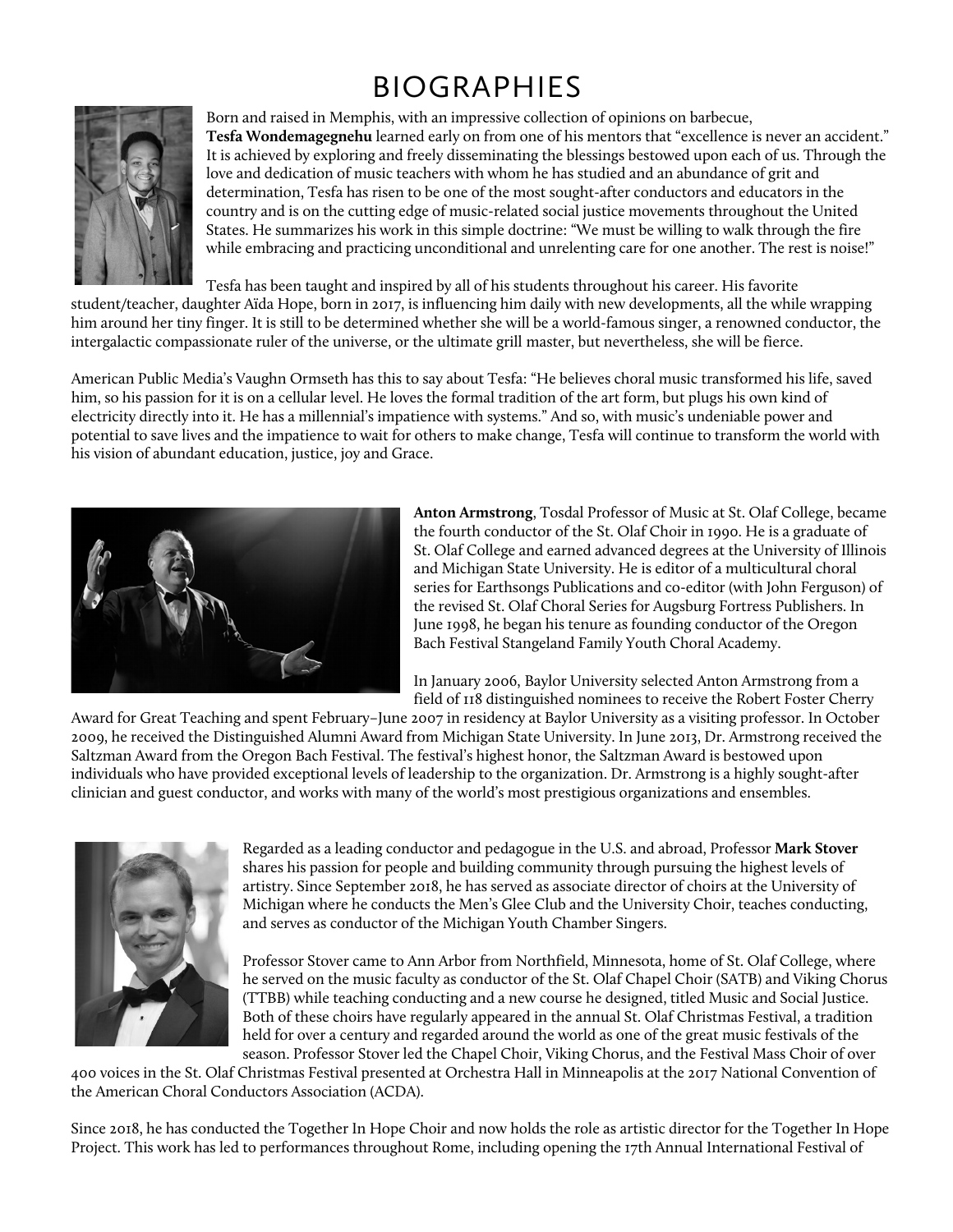Sacred Music and Art at the Papal Basilica St. Paul Outside the Walls. In July of 2022, Stover will lead the Together In Hope Choir and TrondheimSolistene in the world premiere of "The Stranger" (composed by Kim André Arnesen to raise global awareness about refugees and displaced persons) at the Trondheim International Olavsfest, the largest annual cultural event in Norway. Additionally, Stover served for multiple seasons as the artistic director of Magnum Chorum, a semi-professional choral ensemble of over 60 voices based in Minneapolis-St. Paul.

Professor Stover holds degrees from St. Olaf College and Luther Seminary, where he studied conducting and choral repertoire under the mentorship of Dr. Anton Armstrong and Dr. Paul Westermeyer. In addition to his professorial role at the University of Michigan, he is currently pursuing a doctorate of musical arts degree at Michigan State University, studying with Dr. David Rayl, Dr. Sandra Snow, and Dr. Jonathan Reed.



**Bryan Anthony Ijames**, a native of North Carolina, is currently a doctor of musical arts in conducting pre-candidate at the University of Michigan and will serve as assistant conductor of the University of Michigan Mens' Glee Club's for the 2021–2022 academic year. Prior to coming to Michigan, Bryan was the director of choral activities for five years at the Park Vista Community High School. His previous conducting experience includes The Ebony Chorale in Palm Beach, Florida and the Genesis Gospel Choir in High Point, North Carolina. In addition to conducting, Mr. Ijames regularly performs as a tenor soloist and is a former member of the semi-professional ensemble Expressivo. He holds degrees from Eastern Kentucky University, High Point University, and Mississippi State University, and he is an active member of the American Choral Directors Association, the National Association of Negro Musicians, the National Association for Music Education, and Phi Mu Alpha Sinfonia Fraternity.



**Joshua Marzan** is a pianist, opera coach, and chamber musician based in Ann Arbor. He is a staff pianist at the University of Michigan School of Music, Theatre, and Dance, working with the choral conducting, voice, winds, brass, and percussion departments. He plays in countless rehearsals, lessons, studio classes, guest master classes, recordings, performances, degree recitals, and many more projects with students, faculty, and staff members for the last eight years.

An active performer outside of the University of Michigan, he gives concerts and recitals with many local musicians, including members of the Ann Arbor Symphony Orchestra and Detroit Symphony Orchestra. A frequent audition and competition pianist, he plays for organizations such as the Southeast Michigan Flute Association, Detroit Youth Symphony Orchestra, William C. Byrd Young Artist Competition,

George Shirley Competition, Verdi Opera Theatre, Michigan Opera Theatre, and the Metropolitan Opera Regional and District competitions.

Before coming to Michigan, he completed an M.M. and G.D. in collaborative piano at the New England Conservatory and a B.M. in piano performance at Virginia Commonwealth University. He has also attended Music Academy of the West and Tanglewood Music Center as a vocal piano fellow and served on faculty at the Castleton Festival. In 2017, he graduated with a D.M.A. in collaborative piano from the University of Michigan, studying with Martin Katz.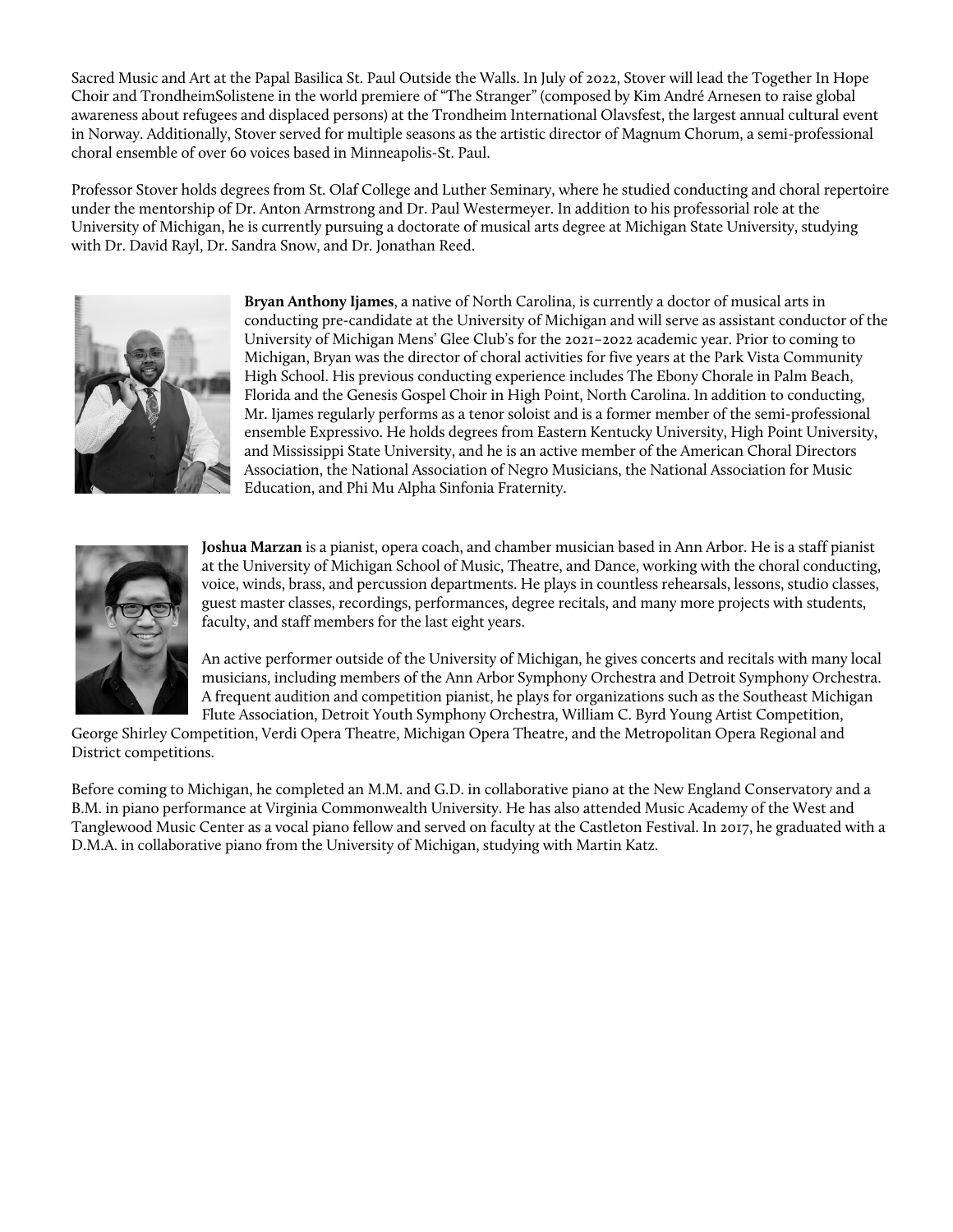## UNIVERSITY OF MICHIGAN MEN'S GLEE CLUB MARK STOVER, *CONDUCTOR*

### **TENOR**

Robert Bakal Rajiv Bharadwaj Reilly Buckley Kyle Coon Fengjin Cui Sam Dickman Alex Forrest Derek Glaser Jack Kernan Nicholas Kolenda Carter Krumins Jordan Lippert Patrick Lovelace Mark Mackela Brad O'Brien Leo Parikshak Nicholas Ragon T-Bone Rehwoldt Jack Riley John Serra Alex Sobeck Major Stevens Brenton Svacha Jeremy VandenHout Paul Vander Woude Daniel Walden Kevin Yan

#### **BASS**

Joshua Cho Cole Christians Joseph Dooley Jacob Emmelot Daniel Fidler Jack Gagnon Dominic Gaines Daniel Hannapel Donovan Jewell Matthew Lichtinger Jonathan Lin John Marinan Doug McClure Duncan McConaughey Arthur Mengozzi Corey Miles Denaly Min Robert Miner Joseph Negen Michael Ngan Josh Partridge Joe Restivo Craig Rettew Jess Schmidt TJ Striblen Evan Weissburg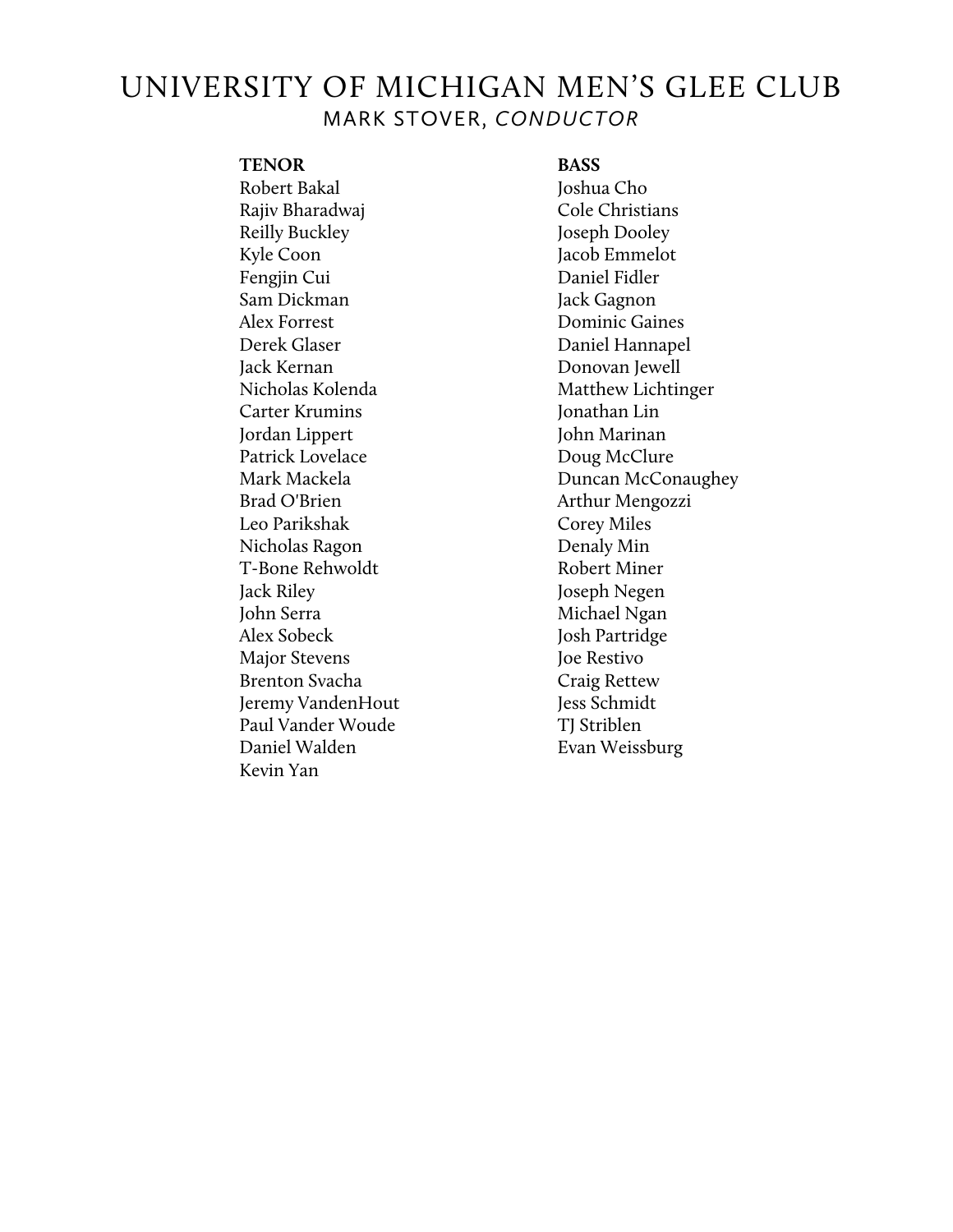## ST. OLAF CHOIR ANTON ARMSTRONG, *CONDUCTOR*

#### **SOPRANO I**

Emma Auby, *Monona, Wis.* \*Elsa Buck, *Rosemount, Minn.* Maren Hrivnak, *Madison, Miss.* Kayli Keim, *Millersburg, Ohio* •Shae Lime, *Treasure Island, Fla.* Veronica McClennen, *Atlanta, Ga.* Ileana Sanchez, *Woodbury, Minn.* Meredith Wallace, *New York, N.Y.*

#### **SOPRANO II**

India Bock, *Seattle, Wash.* Abigail Davis, *Cordova, Tenn.* Taylor Dirks, *DeKalb, Ill.* Abby Engbrecht, *Faribault, Minn.* Caroline Flaten, *Prior Lake, Minn.* Olivia Inberg, *Magnolia, Texas* Emma May, *Minneapolis, Minn.* •Paige Romero, *Frisco, Texas*

Lily Scott, *Elgin, Okla.*

### **ALTO I**

Laura Albrecht, *San Jose, Calif.* Josie Lynn, *Mechanicsville, Va.* Hannah Paulson, *Woodstock, Ill.* Sarah Shapiro, *Wilmette, Ill.* Emma Silvestri, *Lawrence, Kan.* \*Maddie Smoot, *Longmont, Colo.* Joanna Thuesen, *Indianapolis, Ind.* Sophie Vogel, *Stillwater, Minn.*

#### **ALTO II**

Caroline Allessi, *Stillwater, Minn.* Synneva Bratland, *Northfield, Minn.* Maria Coughlan, *St. Paul, Minn.* Jessica Horst, *Excelsior, Minn.* Alexis Johnston, *Wheaton, Ill.* Audrey Lane-Getaz, *Northfield, Minn.* Ashlyn May, *Anza, Calif.* Mila New, *Eagan, Minn.* •Courtney Talken, *Pleasant Hill, Mo.*

#### **TENOR I**

Julian Colville, *Ipswich, Mass.* •Logan Combs, *Haysville, Kan.* Logan Cyr, *Minneapolis, Minn.* Kyle Dacon, *Garland, Texas* William Fecko, *State College, Pa.* Cullen Hauck, *Northfield, Minn.* Mark Jesmer, *DeKalb, Ill.* Noah Smith, *Glasgow, Ky.*

#### **TENOR II**

- \*Mason DeGrazia, *Iowa City, Iowa* Alexander Famous, *Princeton, N.J.* Caleb Griffiths, *Edina, Minn.* Aidan Kocur, *Fort Worth, Texas* Aaron Looney, *Bridgewater, Va.* Jake Olson, *Lake Elmo, Minn.*
- •Samuel Rivera, *Windsor, Conn.* Richie Spahn, *DeKalb, Ill.* Blake Wieseler, *Yankton, S.D.*

#### **BASS I**

James Faulkner, *Edgewood, Ky.* Nicholas Hinson, *Tampa, Fla.* Ethan Jones, *Alna, Maine* Christopher Kopits, *Princeton, N.J.* Seng Lor, *Maplewood, Minn.* Chris Martin, *Berkeley, Calif.* William McIntyre, *Faribault, Minn.* \*Austin Meyer, *Sioux Falls, S.D.*

•Eugene Sandel, *Browns Mills, N.J.*

#### **BASS II**

Jayden Browne, *Lancaster, Pa.* Peter Hoffman, *Walla Walla, Wash.* Elijah Leer, *Northfield, Minn.* David McGowan, *Nichols, Iowa* Cees Postema, *Fargo, N.D.* Noah Root, *Burnsville, Minn.* Jack Slavik, *Andover, Minn.* Evan Strong, *Fairfax, Va.* Aedan Thornton, *Maple Grove, Minn.* Nicholas Van Loh, *Duluth, Minn.*

\*Section leader •Officers and management

#### **MUSIC ORGANIZATIONS AND COLLEGE RELATIONS**

Michael Kyle '85, *vice president for enrollment and college relations* Jean Parish '88, *director of college relations for music organizations*  Terra Widdifield '95, *associate director of music organizations*  Connor Smith, *assistant director of music organizations for audience development* Sarah Gingerich '11*, assistant director of music organizations for project management* Courtney Kleftis, *associate librarian for ensembles & performing rights* Kiernan Bartlett '21, *arts management intern for production & concert management* Ella Harpstead '20, *arts management intern for marketing & touring*

#### **FINE ARTS ADMISSIONS**

Molly Boes Ganza '08, *associate dean of fine arts recruitment*

#### **DEPARTMENT OF MUSIC**

Kathryn Ananda-Owens, *department chair* David Carter, *department vice-chair* Barb Barth, *academic administrative assistant* Lisa McDermott, *academic administrative assistant* Jason Bystrom, *instrument coordinator*

#### **BROADCAST/MEDIA SERVICES**

Jeffrey O'Donnell '02, *director of broadcast/media services* Sean Tonko, *associate director of event operations* Rebecca Beam '18, *assistant director of production*